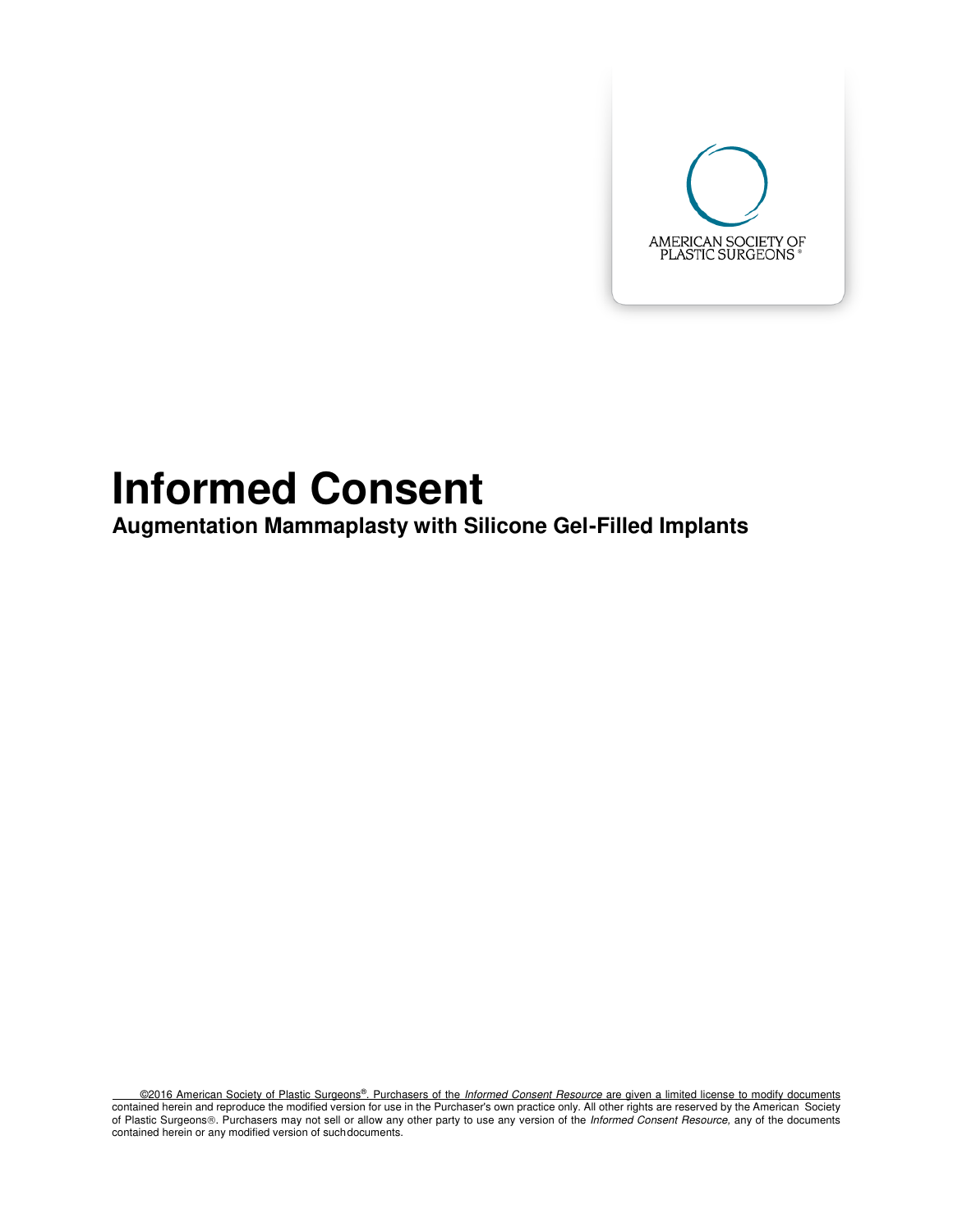#### **INSTRUCTIONS**

This is an informed-consent document that has been prepared to help inform you about augmentation mammaplasty surgery with silicone gel-filled implants, its risks, as well as alternative treatment(s).

It is important that you read this information carefully and completely. Please initial each page, indicating that you have read the page and sign the consent for surgery as proposed by your plastic surgeon and agreed upon by you.

#### **GENERAL INFORMATION**

**In November, 2006, silicone gel-filled breast implant devices were approved by the United States Food and Drug Administration (FDA) for use in breast augmentation and reconstruction.** 

Augmentation mammaplasty is a surgical operation performed to enlarge the female breasts for a number of reasons:

- To enhance the body contour of a woman, who for personal reasons feels that her breast size is too small.
- To correct a loss in breast volume after pregnancy.
- To balance breast size, when there exists a significant difference between the size of the breasts.
- To restore breast shape after partial or total loss of the breasts for various conditions.
- To correct a failure for breast development due to a severe breast abnormality.
- To correct or improve results of existing breast implants for cosmetic or reconstructive reasons.

Breast implant surgery is contraindicated in women with untreated breast cancer or pre-malignant breast disorders, active infection anywhere in the body, or individuals who are currently pregnant or nursing.

Individuals with a weakened immune system (currently receiving chemotherapy or drugs to suppress the immune system), conditions that interfere with blood clotting or wound healing, or have reduced blood supply to the breast tissue from prior surgery or radiation therapy treatments may be at greater risk for complications and poor surgical outcome.

Silicone breast implants are approved by the FDA for use in women that are at least 22 years of age. Women that meet this age criterion may utilize the silicone implants for cosmetic breast augmentation or for revision surgery to correct or improve results of earlier cosmetic breast augmentation. There is no age restriction on breast reconstruction procedures to restore breast shape after cancer, trauma, or severe breast abnormalities.

Breast enlargement is accomplished by inserting a breast implant either behind the breast tissue, or partially or completely under the chest muscles. Incisions are made to keep scars as inconspicuous as possible, usually under the breast, around a portion of areola, or in the armpit. According to the FDA it is not recommended to use the peri-umbilical approach to insert gel-filled implants. Breast implants may be manufactured in a variety of shapes, sizes, and with either smooth or textured surfaces. The method of implant selection and size, along with surgical approach for inserting and positioning breast implants will depend on your preferences, your anatomy and your surgeon's recommendation. The shape and size of the breasts prior to surgery will influence both the recommended treatment and the final results. If the breasts are not the same size or shape before surgery, it is unlikely that they will be completely symmetrical afterward.

Conditions which involve sagging of the breast or diminished skin tone (stretch marks) may require additional surgical procedures (breast lift) to reposition the nipple and areola upward and to remove loose skin.

**Page 1 of 13 Patient Initials Patient Initials C2016 American Society of Plastic Surgeons®** This form is for reference purposes only. It is a general guideline and not a statement of standard of care. Rather, this form should be edited and amended to reflect policy requirements of your practice site(s), CMS and Joint Commission requirements, if applicable, and legal requirements of your individual states. The ASPS does not certify that this form, or any modified version of this form, meets the requirements to obtain informed consent for this particular procedure in the jurisdiction of your practice.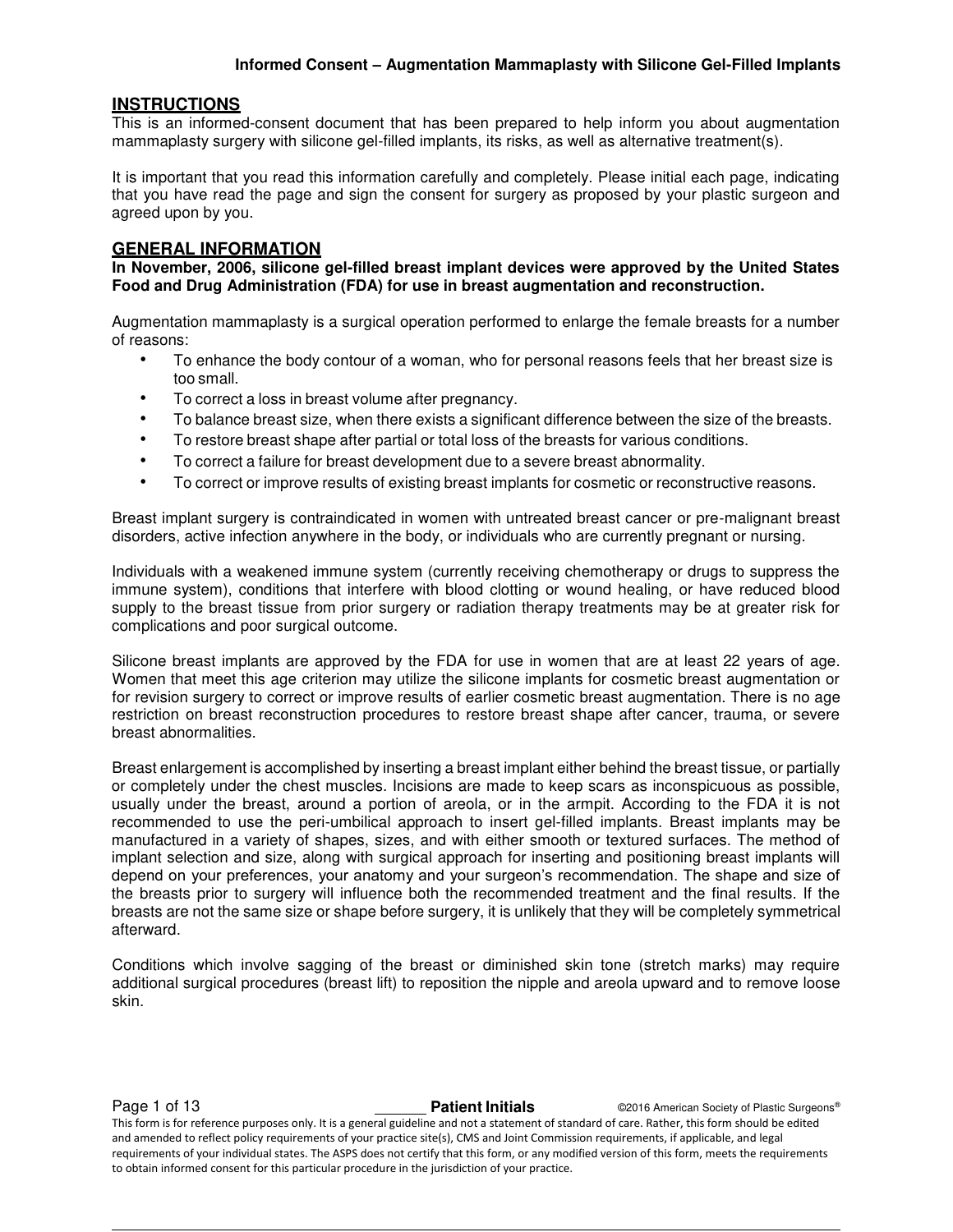Patients undergoing augmentation mammaplasty surgery must consider the following:

- Breast augmentation or reconstruction with silicone gel-filled implants may not be a onetime surgery.
- Breast implants of any type are not considered lifetime devices. They cannot be expected to last forever. You will likely require future surgery for implant replacement or removal.
- Changes that occur to the breasts following augmentation or reconstruction with implants are not reversible. There may be an unacceptable appearance to the breast if you later choose to have breast implants removed.
- Large volume primary augmentation or revision with larger sized implants in excess of dimensional planning for your chest and breast size may increase the risk of complications such as implant extrusion, hematoma, infection, palpable implant folds, and visible skin wrinkling requiring surgical intervention to correct these complications.

# **ALTERNATIVE TREATMENTS**

Augmentation mammaplasty with silicone gel-filled implants is an elective surgical operation. Alternative treatment would consist of not undergoing the surgical procedure or use of external breast prostheses or padding, saline-filled implants, or the transfer of other body tissues to enlarge/rebuild breast size. Risks and potential complications are associated with alternative surgical forms of treatment.

# **INHERENT RISKS OF AUGMENTATION MAMMAPLASTY SURGERY**

Every surgical procedure involves a certain amount of risk and it is important that you understand these risks and the possible complications or adverse events associated with them. In addition, every procedure has limitations in terms of the outcome that patients will achieve afterwards. Additional information concerning breast implants may be obtained from the FDA, package-insert sheets supplied by the implant manufacturer, or other information pamphlets required by individual state laws.

An individual's choice to undergo a surgical procedure is based on the comparison of the risk to potential benefit. While all patients do not experience these complications or adverse events, you should discuss each of them with your plastic surgeon to make sure you understand all possible consequences of breast augmentation. Adverse events associated with breast implants can be inherent to this type of implanted medical device or relate to complications of a surgical procedure. Additional advisory information regarding this subject should be reviewed by patients considering surgery that involves breast implants.

While every patient experiences her own individual advantages and disadvantages following breast implant surgery, clinical data suggests that most women will be satisfied with the outcome of breast implant surgery despite the occurrence of problems inherent with the surgery.

# **SPECIFIC RISKS OF SILICONE GEL-FILLED BREAST IMPLANTS**

# **Implants:**

Breast implants, similar to other medical devices, can fail. When a silicone gel-filled implant ruptures, the gel material is usually contained within the scar tissue surrounding the implant (intracapsular rupture). In some cases, the gel may escape beyond the capsule layer and go into the breast tissue itself (extracapsular rupture and gel migration) or to more distant locations. Migrated silicone gel may be difficult or impossible to remove. Rupture of a breast implant may or may not produce local firmness in the breast. Patients are advised to refer to individual manufacturer's informational materials regarding the incidence of device rupture reported during pre-market studies.

Rupture can occur as a result of an injury, from no apparent cause or during mammography. Rupture of a silicone breast implant is most often undetected (silent rupture). It is possible to damage an implant at the time of surgery. Damaged or broken implants cannot be repaired. According to the FDA, ruptured or

**Page 2 of 13 Patient Initials Patient Initials C2016 American Society of Plastic Surgeons®** This form is for reference purposes only. It is a general guideline and not a statement of standard of care. Rather, this form should be edited and amended to reflect policy requirements of your practice site(s), CMS and Joint Commission requirements, if applicable, and legal requirements of your individual states. The ASPS does not certify that this form, or any modified version of this form, meets the requirements to obtain informed consent for this particular procedure in the jurisdiction of your practice.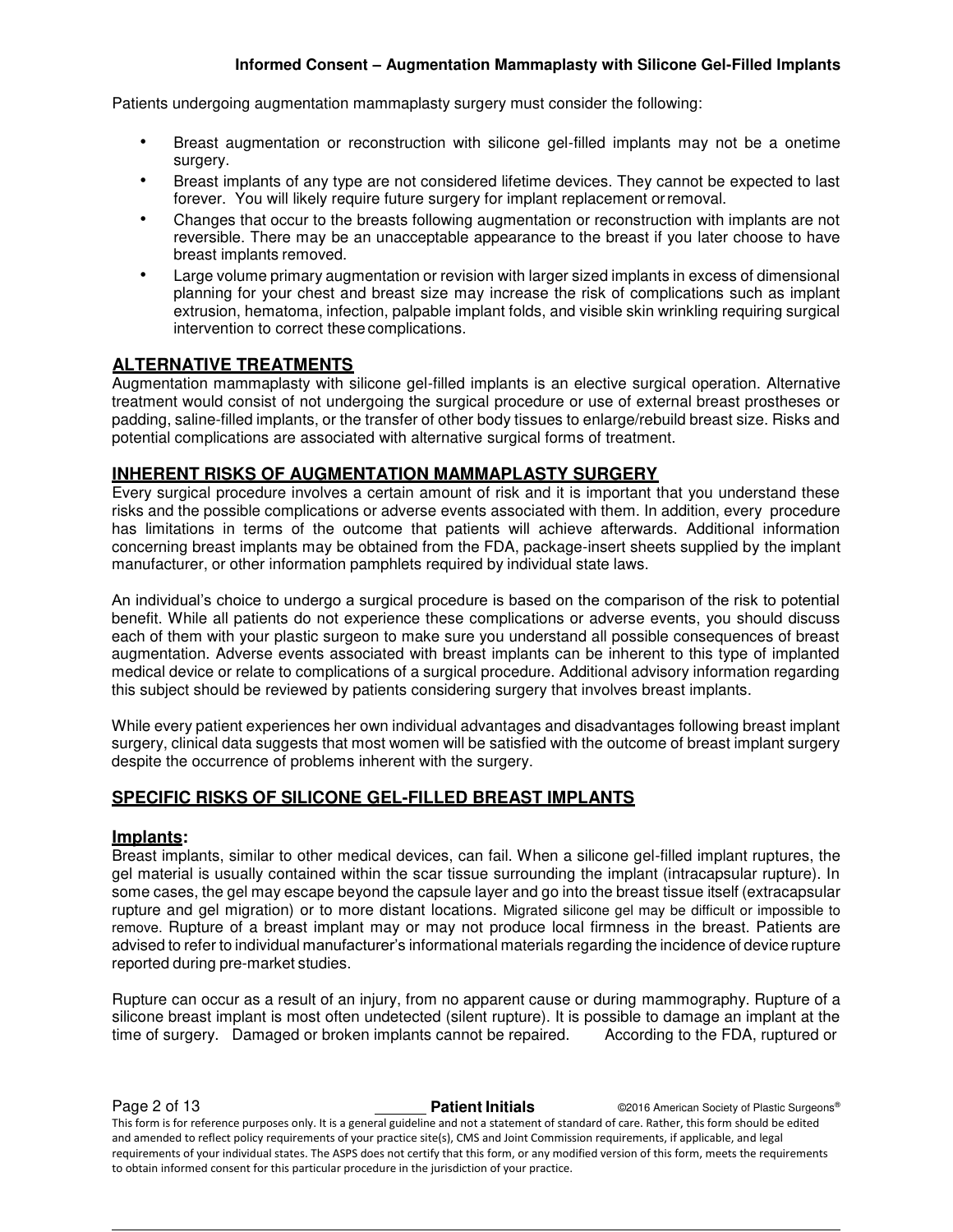damaged implants require replacement or removal. Breast implants can wear out, they are not guaranteed to last a lifetime and future surgery may be required to replace one or both implants.

A MRI (magnetic resonance imaging) study is advised to evaluate the possibility of implant rupture, yet it may not be 100% accurate in diagnosing implant integrity. It should be noted that the FDA recommends regular MRI examinations. Specifically, patients are advised to follow recommendations for serial MRI examinations, starting at 3 years after surgery and then every 2 years thereafter. Patients may be responsible for the costs associated with this.

# **Capsular Contracture:**

Scar tissue, which forms routinely internally around the breast implant, can tighten and make the breast round, firm, and possibly painful. Excessive firmness of the breasts can occur soon after surgery or years later. The occurrence of symptomatic capsular contracture is not predictable. The incidence of symptomatic capsular contracture can be expected to increase over time. Capsular contracture may occur on one side, both sides or not at all. It is more common with implant placement in front of the chest muscle layer. Treatment for capsular contracture may require surgery, implant replacement, or implant removal. Capsular contracture may reoccur after surgical procedures to treat this condition and it occurs more often in revision augmentation than primary augmentation. Some surgeons believe that preventative antibiotics during dental work and treatment for sinus infections and urinary tract infections may decrease this incidence. Discuss this with your surgeon.

# **Calcification:**

Calcium deposits can form in the scar tissue surrounding the implant and may cause pain, firmness, and be visible on mammography. These deposits must be identified as different from calcium deposits that are a sign of breast cancer. Should this occur, additional surgery may be necessary to remove and examine calcifications.

#### **Implant Extrusion / Tissue Necrosis:**

Lack of adequate tissue coverage, wound healing problems, or infection may result in exposure and extrusion of the implant through the skin. Tissue breakdown (necrosis) has been reported with the use of steroid drugs, after chemotherapy/radiation to breast tissue, due to smoking, microwave diathermy, and excessive heat or cold therapy. In some cases, incision sites fail to heal normally. Atrophy (weakening) of breast tissue may occur. An implant may become visible at the surface of the breast as a result of the device pushing through layers of skin. If tissue break down occurs and the implant becomes exposed, implant removal may be necessary. Permanent scar deformity may occur. It is impossible to predict the biologic response that a patient's tissues will exhibit to the placement of breast implants or how you will heal following surgery.

#### **Skin Wrinkling and Rippling:**

Visible and palpable (discernible to touch) wrinkling of implants and breast skin can occur. Some wrinkling is normal and expected with silicone gel-filled breast implants. This may be more pronounced in patients who have silicone gel-filled implants with textured surfaces or thin breast tissue. Palpable wrinkling and/or folds may be confused with palpable tumors and questionable cases must be investigated.

# **Chest Wall Irregularities:**

Chest wall irregularities have been reported secondary to the use of tissue expanders and breast implants, including rib deformity.

#### **Implant Displacement and Tissue Stretching:**

Displacement, rotation, or migration of a breast implant may occur from its initial placement and can be accompanied by discomfort and/or distortion in breast shape (visible rippling of the skin). Unusual techniques of implant placement may increase the risk of displacement or migration. Additional surgery

**Page 3 of 13 Patient Initials Patient Initials C2016 American Society of Plastic Surgeons®** This form is for reference purposes only. It is a general guideline and not a statement of standard of care. Rather, this form should be edited and amended to reflect policy requirements of your practice site(s), CMS and Joint Commission requirements, if applicable, and legal requirements of your individual states. The ASPS does not certify that this form, or any modified version of this form, meets the requirements to obtain informed consent for this particular procedure in the jurisdiction of your practice.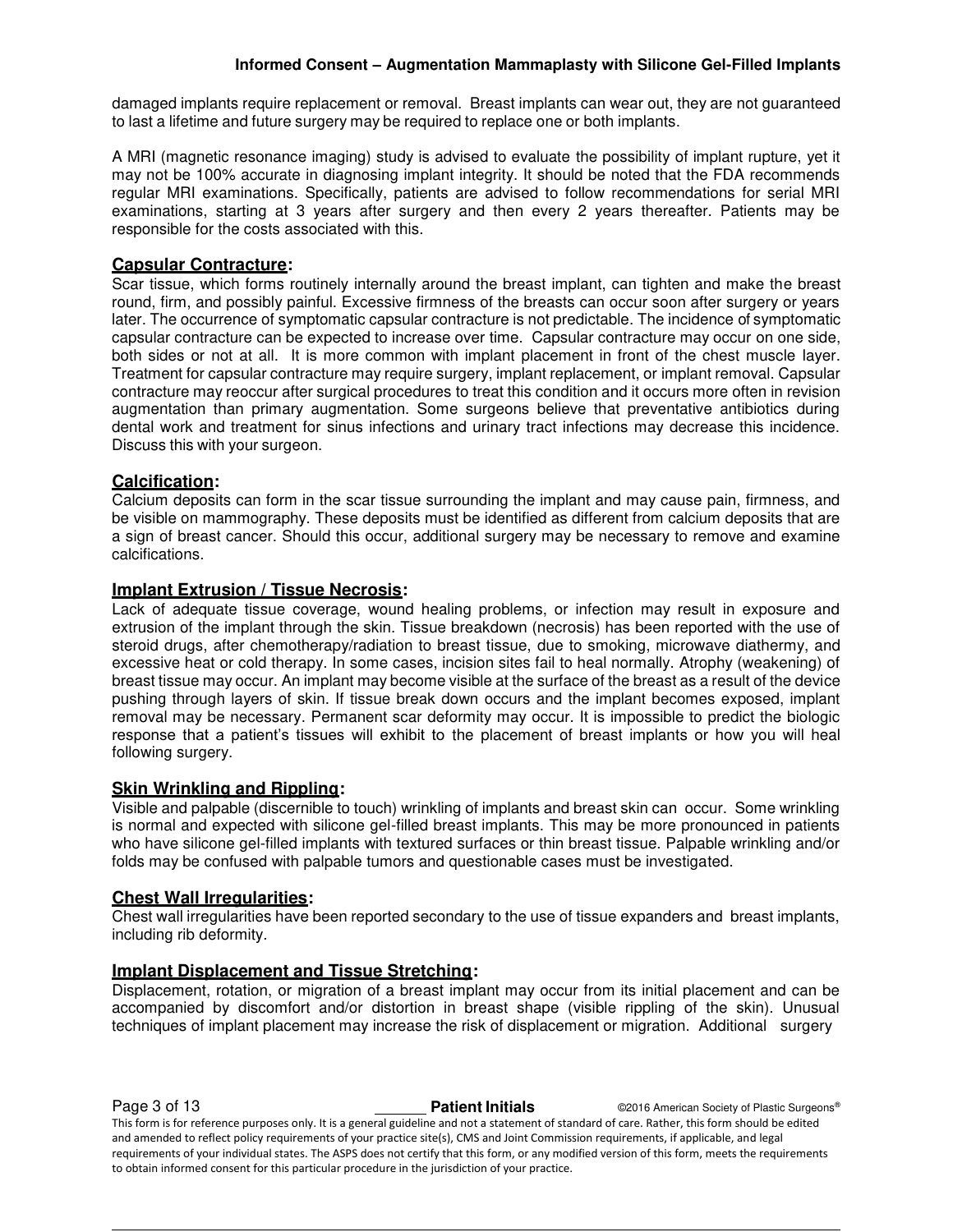may be necessary to attempt to correct this problem. It may not be possible to resolve this problem once it has occurred.

# **Surface Contamination of Implants:**

Skin oil, lint from surgical drapes, or talc may become deposited on the surface of the implant at the time of insertion. The consequences of this are unknown.

# **Unusual Activities and Occupations:**

Activities and occupations which have the potential for trauma to the breast could potentially break or damage breast implants, or cause bleeding/seroma.

# **Silicone Gel Bleed:**

The evidence is mixed regarding whether there are any clinical consequences associated with silicone gel bleed. Over time, extremely small amounts of silicone gel material and platinum can pass through the shell layer of the implant and coat the outside of the implant. Studies indicate that a small amounts of platinum in its most biologically compatible (zero oxidation) state are contained within silicone gel. Microgram amounts of platinum in this state have been found to diffuse outside of breast implants. This may contribute to capsular contracture and lymph node swelling. The overall body of available evidence supports that the extremely low levels of gel bleed is of no clinical consequence.

# **Change in Nipple and Skin Sensation:**

You may experience a diminished (or loss of) sensitivity of the nipples and the skin of your breast. After several months, most patients have normal sensation. Partial or permanent loss of nipple and skin sensation may occur occasionally. Changes in sensation may affect sexual response or the ability to breast feed a baby.

# **Anaplastic Large Cell Lymphoma (ALCL):**

Women with saline and silicone gel breast implants may have a very small and possibly increased risk of developing anaplastic large cell lymphoma (ALCL) in the scar capsule adjacent to the implant. This is a very rare disease and is currently being investigated as to its relationship to breast implants, and whether this is even a cancer or a Lymphoproliferative Disorder. ALCL is an extremely rare cancer of the immune system which can occur anywhere in the body. The National Cancer Institute estimated 1 in 500,000 women per year in the U.S. are diagnosed with ALCL. ALCL in the breast is even rarer with approximately 3 in 100 million women in U.S diagnosed per year. The relationship between breast implants and ALCL is unclear and is currently under investigation. In most cases, women observed changes in the look or feel of the area surrounding the implant after their initial surgical sites were fully healed.

Patients with breast implants should be followed by a surgeon over time and seek professional care for implant-related symptoms such as pain, lumps, swelling, or asymmetry. Patients should monitor their breast implants with routine breast self-exams and follow standard medical recommendations for imaging (e.g. Mammography, Ultrasound, MRI). Abnormal screening results or implant-related symptoms may result in additional costs and expenses for tests and/or procedures to properly diagnose and treat your condition. Tests and procedures could include but may not be limited to: obtaining breast fluid or tissue for pathology and laboratory evaluation and surgery to remove the scar capsule around the breast implant, implant removal or implant replacement.

# **Breast Disease:**

Current medical information does not demonstrate an increased risk of breast cancer in women who have breast implant surgery for either cosmetic or reconstructive purposes. Individuals with a personal history or family history of breast cancer may be at a higher risk of developing breast cancer than a woman with no family history of this disease. It is recommended that all women perform periodic self-examination of their breasts, have mammography according to American Cancer Society guidelines, and seek professional care should a breast lump be detected. In the event that suspicious tissue is identified prior

**Page 4 of 13 Patient Initials Patient Initials C2016 American Society of Plastic Surgeons®** This form is for reference purposes only. It is a general guideline and not a statement of standard of care. Rather, this form should be edited and amended to reflect policy requirements of your practice site(s), CMS and Joint Commission requirements, if applicable, and legal requirements of your individual states. The ASPS does not certify that this form, or any modified version of this form, meets the requirements to obtain informed consent for this particular procedure in the jurisdiction of your practice.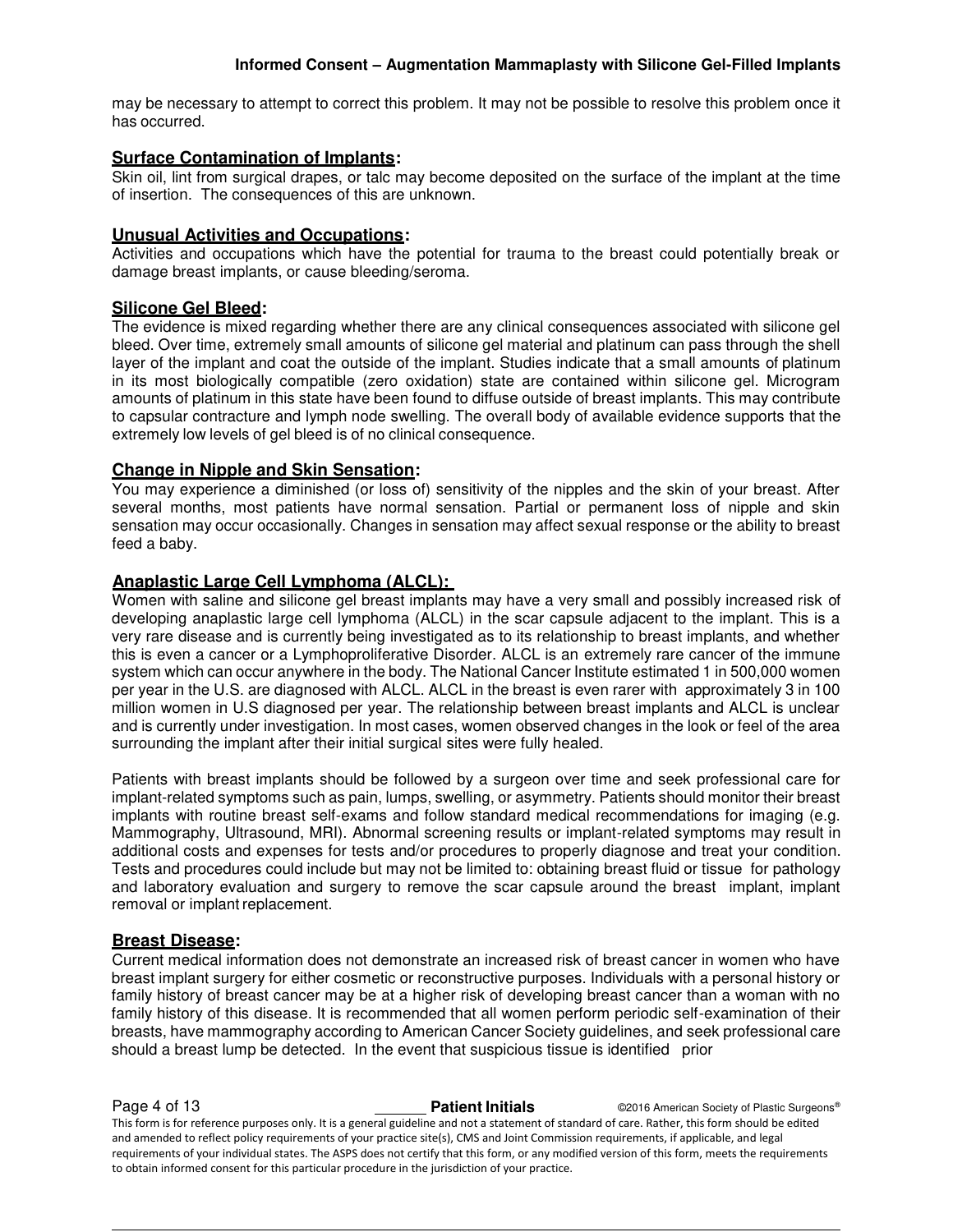to or during breast surgery, additional tests and therapy with corresponding expenses may be warranted.

#### **Interference with Sentinel Lymph Node Mapping Procedures:**

Breast surgery procedures that involve cutting through breast tissue, similar to a breast biopsy, can potentially interfere with diagnostic procedures to determine lymph node drainage of breast tissue to stage breast cancer.

#### **Future Pregnancy and Breast Feeding:**

This surgery is not known to interfere with pregnancy. If you are planning a pregnancy, your breast skin may stretch and offset the results of surgery. You may have more difficulty breast feeding after this operation.

#### **GENERAL RISKS OF SURGERY**

#### **Healing Problems:**

Wound disruption or delayed wound healing is possible. Some areas of the skin may not heal normally and may take a long time to heal. Areas of skin may die. This may require frequent dressing changes or further surgery to remove the non-healed tissue.

Individuals who have decreased blood supply to tissue from past surgery or radiation therapy may be at increased risk for wound healing and poor surgical outcome. Certain medical conditions, dietary supplements and medications may delay and interfere with healing, such as massive weight loss, diabetes, tobacco use, and need for medications like steroids on an extended basis. Patients may have a healing delay that could result in the incisions coming apart, tissue loss, infection, and tissue changes resulting in the need for additional medical care, surgery, and prolonged hospitalizations.

There are general risks associated with healing such as swelling, bleeding, possibility of additional surgery, prolonged recovery, color changes, shape changes, infection, not meeting patient goals and expectations, and added expense to the patient. There may also be a longer recovery due to the length of surgery and anesthesia

Wounds may separate after surgery. Should this occur, additional treatment including surgery may be necessary.

#### **Bleeding:**

It is possible, though unusual, to experience a bleeding episode during or after surgery. Should postoperative bleeding occur, it may require emergency treatment to drain accumulated blood or you may require a blood transfusion, though such occurrences are rare. The collection of blood that can occur under your skin following surgery is referred to as a hematoma. Increased activity too soon after surgery can lead to increased chance of bleeding and additional surgery. It is important to follow postoperative instructions and limit exercise and strenuous activity for the instructed time. Non-prescription "herbs" and dietary supplements can increase the risk of surgical bleeding. Hematoma can occur at any time, usually in the first three weeks following injury to the operative area. You could require a blood transfusion. .If blood transfusions are necessary to treat blood loss, there is the risk of blood-related infections such as hepatitis and HIV (AIDS). Your surgeon may provide medications after your surgery to prevent blood clots. Medications that are used to prevent blood clots in veins can produce bleeding and decreased blood platelets.

#### **Infection:**

Infection, although uncommon, can occur after surgery. Should an infection occur, additional treatment including antibiotics, hospitalization, or additional surgery may be necessary. It is important to tell your surgeon of any other infections, such as a history of MRSA infections, an open wound, recent upper

**Page 5 of 13 Patient Initials Patient Initials C2016 American Society of Plastic Surgeons®** This form is for reference purposes only. It is a general guideline and not a statement of standard of care. Rather, this form should be edited and amended to reflect policy requirements of your practice site(s), CMS and Joint Commission requirements, if applicable, and legal requirements of your individual states. The ASPS does not certify that this form, or any modified version of this form, meets the requirements to obtain informed consent for this particular procedure in the jurisdiction of your practice.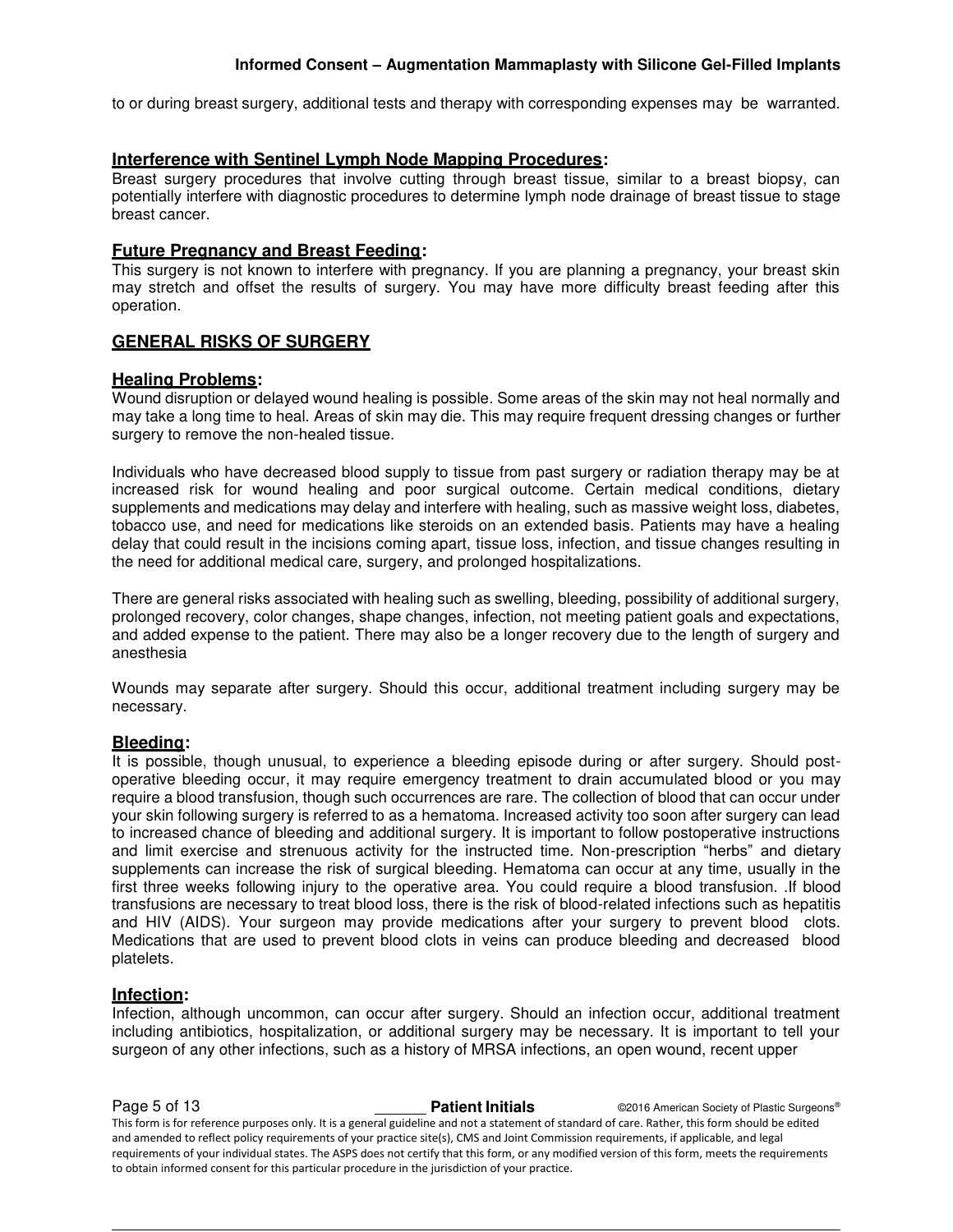respiratory infection/ pneumonia, ingrown toenail, insect bite, tooth abscess, or urinary tract infection. Infections in other parts of the body, may lead to an infection in the operated area. Post-operative infections often result in more extensive scarring and predispose to revision surgery.

# **Scarring:**

All surgery leaves scars, some more visible than others. Although good wound healing after a surgical procedure is expected, abnormal scars may occur within the skin and deeper tissues. Scars may be unattractive and of a different color than the surrounding skin tone. Scar appearance may also vary within the same scar. Scars may be asymmetrical (appear different on the right and left side of the body). There is the possibility of visible marks in the skin from sutures. In some cases, scars may require surgical revision or treatment.

# **Firmness:**

Excessive firmness can occur after surgery due to internal scarring. The occurrence of this is not predictable. Additional treatment including surgery may be necessary.

#### **Pain:**

You will experience pain after your surgery. Pain of varying intensity and duration may occur and persist after surgery. If you are a chronic pain patient followed by a Pain Therapy Practitioner you may be asked to see this practitioner pre operatively to assist you in the management of your pain disorder in the postoperative period. Chronic pain may occur very infrequently from nerves becoming trapped in scar tissue or due to tissue stretching.

There are nerve endings that may become involved with healing scars from surgery. While there may not be a major nerve injury, the small nerve endings during the healing period may become too active producing a painful or oversensitive area due to the small sensory nerve involved with scar tissue. Often, massage and early non-surgical intervention resolves this. It is important to discuss post-surgical pain with your surgeon.

#### **Sutures:**

Most surgical techniques use deep sutures. You may notice these sutures after your surgery. Sutures may spontaneously poke through the skin, become visible or produce irritation that requires suture removal.

#### **Asymmetry/Deformity:**

Symmetrical body appearance may not result after surgery. Factors such as skin tone, fatty deposits, skeletal prominence, and muscle tone may contribute to normal asymmetry in body features. Most patients have differences between the right and left side of their bodies before any surgery is performed. Additional surgery may be necessary to attempt to diminish asymmetry/deformity.

#### **Damage to Deeper Structures:**

There is the potential for injury to deeper structures including nerves, blood vessels, muscles (weakness), and organs like lungs (pneumothorax) and intestines during any surgical procedure. The potential for this to occur varies according to the type of procedure being performed. Injury to deeper structures may be temporary or permanent.

#### **Fat Necrosis:**

Fatty tissue found deep in the skin might die. This may produce areas of firmness under the skin. Additional surgery to remove areas of fat necrosis may be necessary. There is the possibility of contour irregularities in the skin that may result from fat necrosis.

#### **Persistent Swelling (Lymphedema):**

Persistent swelling of soft tissue can occur following surgery and may become permanent.

**Page 6 of 13 Patient Initials Patient Initials C2016 American Society of Plastic Surgeons®** This form is for reference purposes only. It is a general guideline and not a statement of standard of care. Rather, this form should be edited and amended to reflect policy requirements of your practice site(s), CMS and Joint Commission requirements, if applicable, and legal requirements of your individual states. The ASPS does not certify that this form, or any modified version of this form, meets the requirements to obtain informed consent for this particular procedure in the jurisdiction of your practice.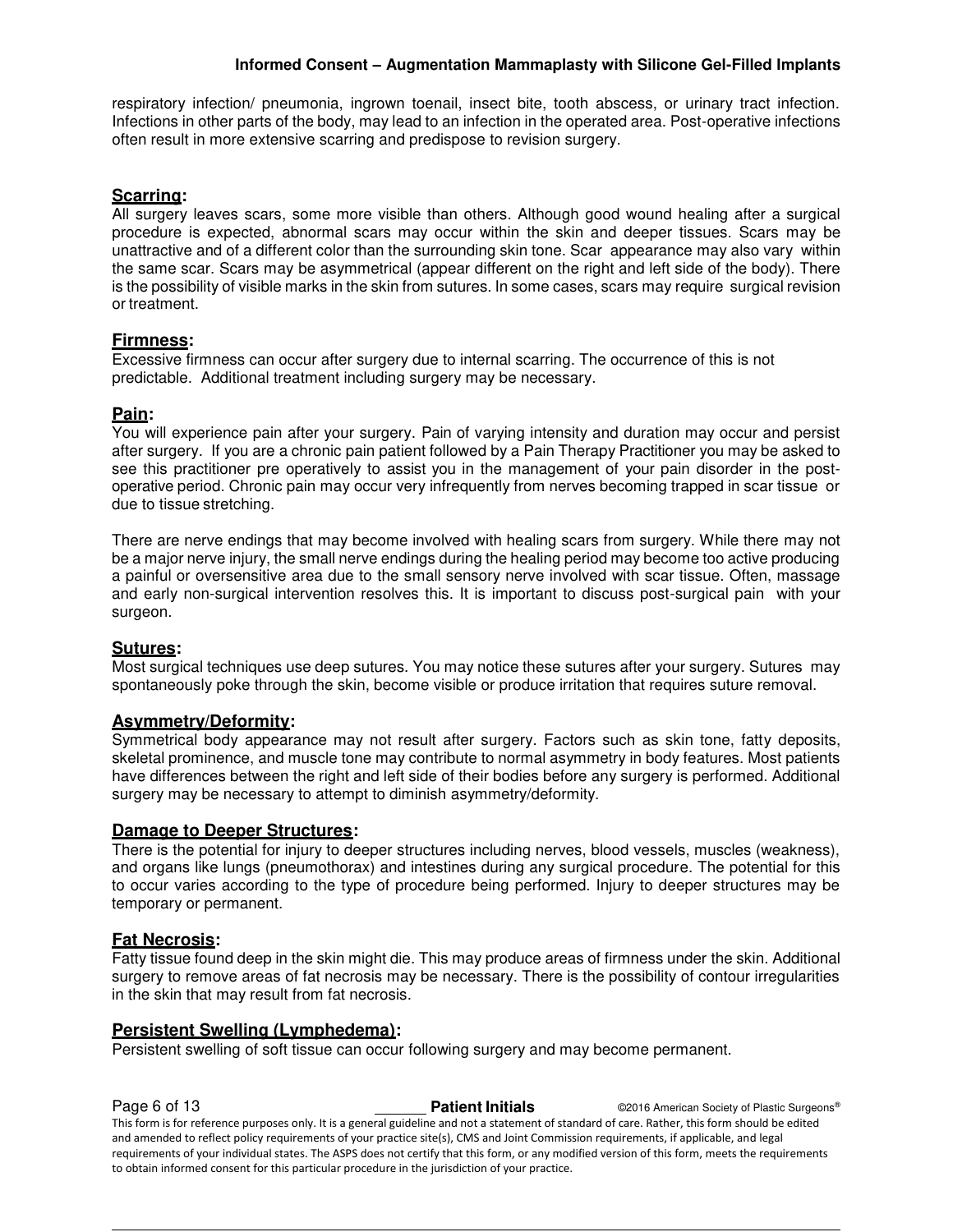# **Surgical Anesthesia:**

Both local and general anesthesia involves risk. There is the possibility of complications, injury, and even heart attack, stroke, blindness, disability, and death from all forms of surgical anesthesia or sedation.

# **Shock:**

In rare circumstances, your surgical procedure can cause severe trauma, particularly when multiple or extensive procedures are performed. Although serious complications are infrequent, infections or excessive fluid loss can lead to severe illness and even death. If surgical shock occurs, hospitalization and additional treatment would be necessary.

# **Cardiac and Pulmonary Complications:**

Pulmonary (lung) complications may occur secondarily to blood clots (pulmonary emboli), fat deposits (fat emboli), pneumonia, or partial collapse of the lungs after general anesthesia, and these can be lifethreatening or fatal in some circumstances. Inactivity and other conditions may increase the incidence of blood clots traveling to the lungs causing a major blood clot that may result in death. It is important to discuss with your physician any past history of swelling in your legs or blood clots that may contribute to this condition. Cardiac complications are a risk with any surgery and anesthesia, even in patients without symptoms. If you experience shortness of breath, chest pains, or unusual heart beats, seek medical attention immediately. Should any of these complications occur, you may require hospitalization and additional treatment.

# **Venous Thrombosis (Clot) and Sequelae:**

Thrombosed veins, which resemble cords, occasionally develop in the area of the breast or around IV sites or other surgical sites, and usually resolve without medical or surgical treatment. It is important to discuss with your surgeon any birth control pills you are taking. Certain high estrogen pills may increase your risk of thrombosed veins, personal history of bleeding and clotting problems may also increase your risk of thrombosed veins. Clots that can form in the deeper blood vessels (often in the legs) can cause extremity swelling or move to the chest and be dangerous (as above).

# **Allergic Reactions:**

In rare cases, local allergies to tape, suture material and glues, blood products, topical preparations or injected agents have been reported. Serious systemic reactions including shock (anaphylaxis) may occur in response to drugs used during surgery and prescription medicines. Allergic reactions may require additional treatment. It is important to notify your physician of any previous allergic reactions.

# **Drug Reactions:**

Unexpected drug allergies, lack of proper response to medication, or illness caused by the prescribed drug are possibilities. It is important for you to inform your physician of any problems you have had with any medication or allergies to medication, prescribed or over the counter, as well as medications you now regularly take. Provide your surgeon with a list of medications and supplements you are currently taking.

# **Surgical Wetting Solutions:**

There is the possibility that large volumes of fluid containing dilute local anesthetic drugs and epinephrine that is injected into fatty deposits during surgery may contribute to fluid overload or systemic reaction to these medications. Additional treatment including hospitalization may be necessary.

# **Fat/Air Embolism:**

In rare cases, fat particles or air can enter the vascular system and can travel to the heart, lungs or brain. This can result in significant complications including death.

# **Unsatisfactory Result:**

Although good results are expected, there is no guarantee or warranty expressed or implied, on the results that may be obtained. The body is not symmetric and almost everyone has some degree of

**Page 7 of 13 Patient Initials Patient Initials C2016 American Society of Plastic Surgeons®** This form is for reference purposes only. It is a general guideline and not a statement of standard of care. Rather, this form should be edited and amended to reflect policy requirements of your practice site(s), CMS and Joint Commission requirements, if applicable, and legal requirements of your individual states. The ASPS does not certify that this form, or any modified version of this form, meets the requirements to obtain informed consent for this particular procedure in the jurisdiction of your practice.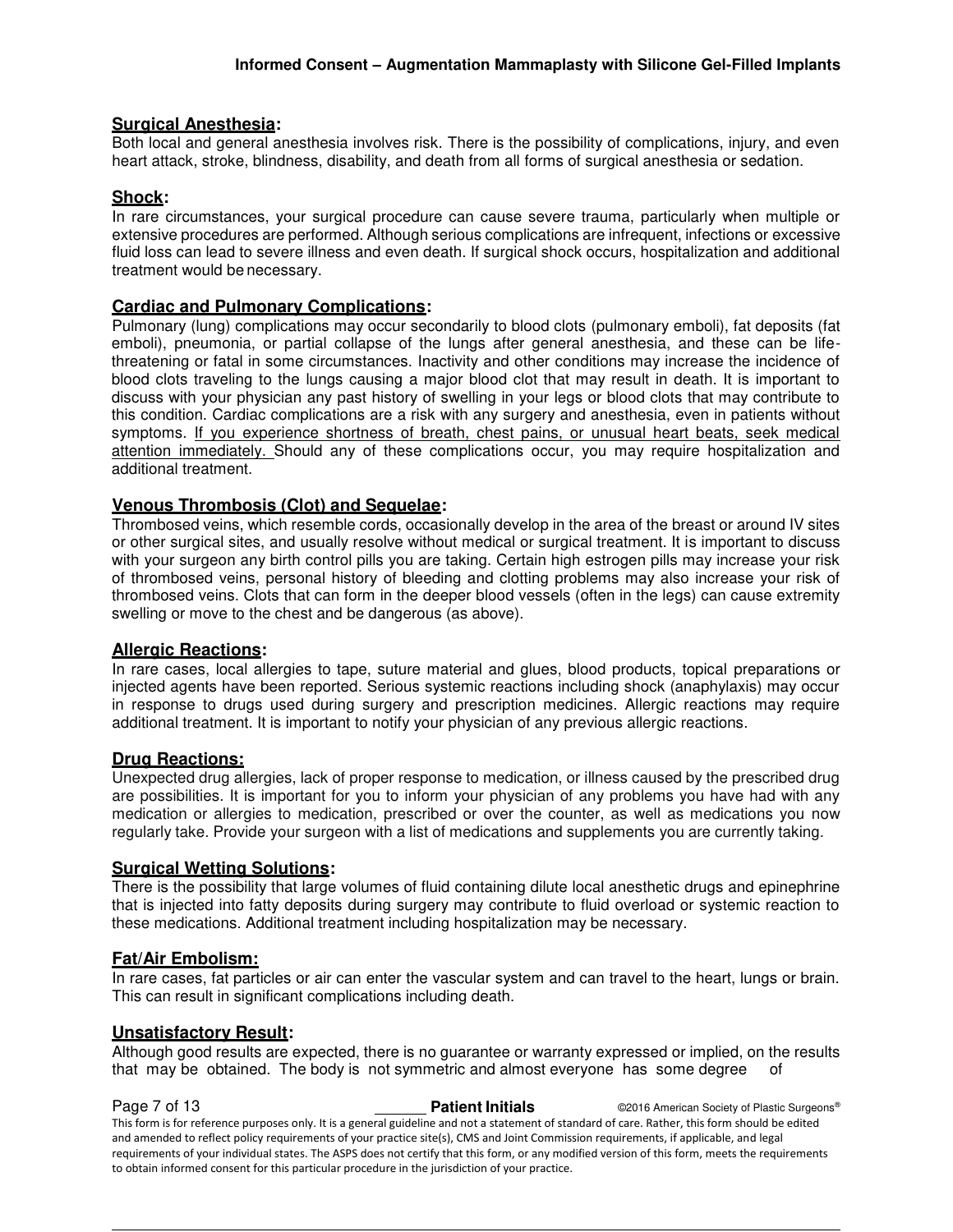unevenness which may not be recognized in advance. One side of the face may be slightly larger, one side of the face droopier. The breast and trunk area exhibits the same possibilities. Many of such issues cannot be fully corrected with surgery. The more realistic your expectations as to results, the better your results will appear to you. Some patients never achieve their desired goals or results, at no fault of the surgeon or surgery. You may be disappointed with the results of surgery. Asymmetry, unanticipated shape and size, loss of function, wound disruption, poor healing, contour irregularity, deformity, and loss of sensation may occur after surgery. Size may be incorrect. Unsatisfactory surgical scar location or appearance may occur. It may be necessary to perform additional surgery to improve your results. Unsatisfactory results may NOT improve with each additional treatment.

# **ADDITIONAL ADVISORIES**

# **Medications and Herbal Dietary Supplements:**

There are potential adverse reactions that occur as the result of taking over-the-counter, herbal, and/or prescription medications. Aspirin and medications that contain aspirin interfere with forming blood clots, and therefore may contribute to more bleeding issues. If you have a medical condition (such as heart arrhythmia, heart stent, blood vessels with blockages, or blood clots) and are taking medications to thin your blood and prevent clotting such as Plavix, Warfarin, Coumadin, Xarelto, Effient or Pradaxa, discuss management of these medications around the time of surgery with your plastic surgeon. Your plastic surgeon may sometimes coordinate a plan for these medications with the doctor that prescribed them for your medical condition. If you have been prescribed drugs for a medical condition, do not stop them without discussing it first with your plastic surgeon. Stopping these medications abruptly may result in a heart attack, stroke, or death. Be sure to check with your physician about any drug interactions that may exist with medications which you are already taking. If you have an adverse reaction, stop the drugs immediately and call your plastic surgeon for further instructions. If the reaction is severe, go immediately to the nearest emergency room.

When taking the prescribed pain medications after surgery, realize that they can affect your thought process and coordination. Do not drive, do not operate complex equipment, do not make any important decisions and do not drink any alcohol while taking these medications. Be sure to take your prescribed medication only as directed.

# **Sun Exposure – Direct or Tanning Salon:**

The effects of the sun are damaging to the skin. Exposing the treated areas to sun may result in increased scarring, color changes, and poor healing. Patients who tan, either outdoors or in a salon, should inform their surgeon and either delay treatment, or avoid tanning until the surgeon says it is safe to resume. The damaging effect of sun exposure occurs even with the use sun block or clothing coverage.

# **Travel Plans:**

Any surgery holds the risk of complications that may delay healing and your return to normal life. Please let the surgeon know of any travel plans, important commitments already scheduled or planned, or time demands that are important to you, so that appropriate timing of surgery can occur. There are no guarantees that you will be able to resume all activities in the desired time frame. Allow at least 10-14 days to travel via airplane. Medications may be required should you have a long flight/ trip to prevent DVT/ PE in the immediate post-operative period.

# **Long-Term Results:**

Subsequent alterations in the appearance of your body may occur as the result of aging, sun exposure, weight loss, weight gain, pregnancy, menopause or other circumstances not related to your surgery.

# **Body-Piercing Procedures:**

Individuals who currently wear body-piercing jewelry in the surgical region are advised that an infection could develop from this activity. Body-piercing jewelry should be removed prior to your surgical procedure.

**Page 8 of 13 Patient Initials Patient Initials C2016 American Society of Plastic Surgeons®** This form is for reference purposes only. It is a general guideline and not a statement of standard of care. Rather, this form should be edited and amended to reflect policy requirements of your practice site(s), CMS and Joint Commission requirements, if applicable, and legal requirements of your individual states. The ASPS does not certify that this form, or any modified version of this form, meets the requirements to obtain informed consent for this particular procedure in the jurisdiction of your practice.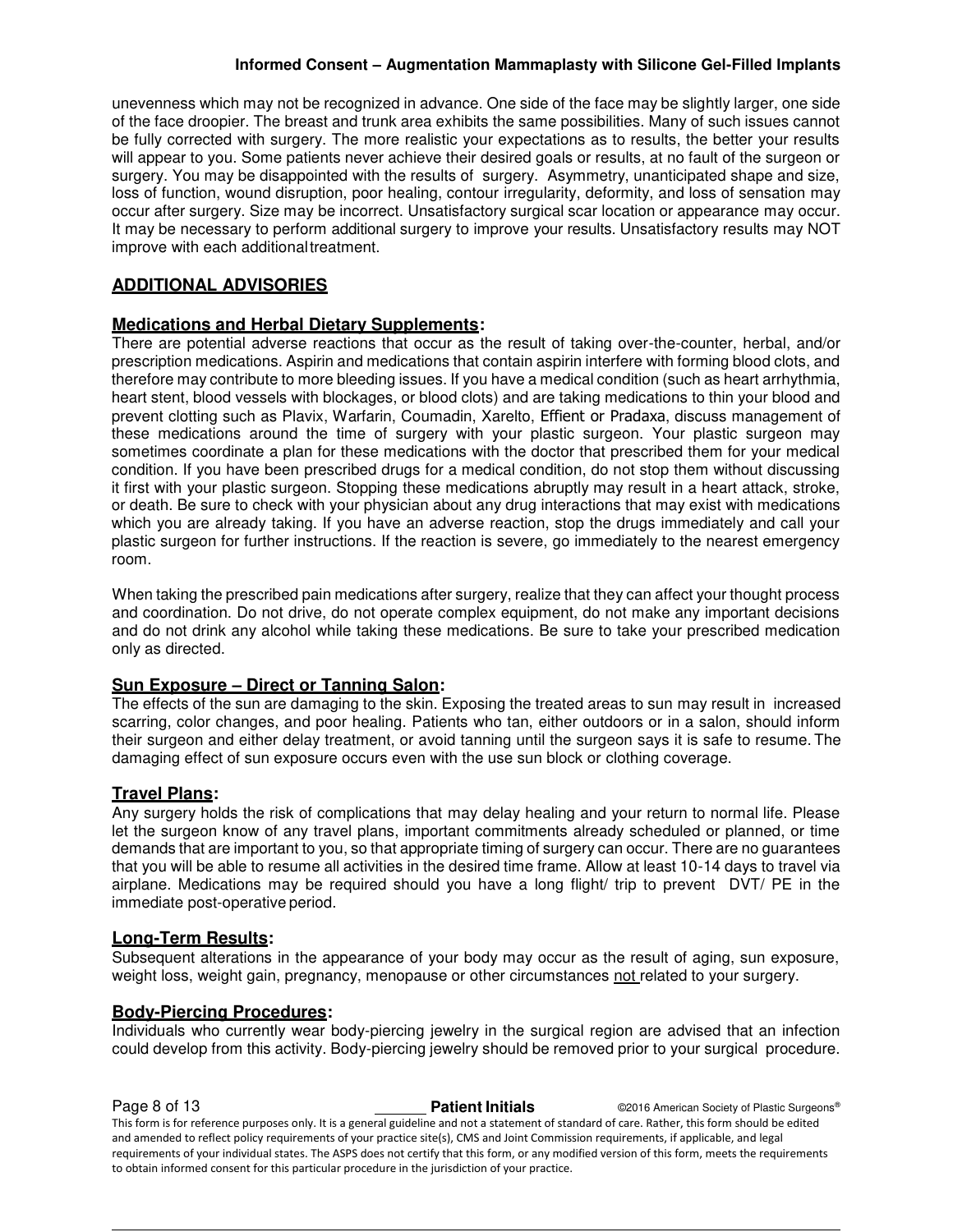# **Nails:**

To determine your vitals status during surgery your anesthesia provider may require access to your finger nails for monitoring. Make sure to have at least two finger nails free of nail polish or acrylic nails on the date of your surgery.

#### **Jewelry:**

Jewelry should not be brought with you at the time of your surgical procedure. Items such as earrings, wedding rings, necklaces, etc. should be removed and placed in a safe place. Do not bring your jewelry with you for your surgery.

# **Female Patient Information:**

It is important to inform your plastic surgeon if you use birth control pills, estrogen replacement, or if you suspect you may be pregnant. Many medications including antibiotics may neutralize the preventive effect of birth control pills, allowing for conception and pregnancy.

#### **Intimate Relations After Surgery:**

Surgery involves coagulating of blood vessels and increased activity of any kind may open these vessels leading to a bleed, or hematoma. Activity that increases your pulse or heart rate may cause additional bruising, swelling, and the need for return to surgery to control bleeding. It is wise to refrain from intimate physical activities until your physician states it is safe.

#### **Mental Health Disorders and Elective Surgery:**

It is important that all patients seeking to undergo elective surgery have realistic expectations that focus on improvement rather than perfection. Complications or less than satisfactory results are sometimes unavoidable, may require additional surgery and often are stressful. Please openly discuss with your surgeon, prior to surgery, any history that you may have of significant emotional depression or mental health disorders. Although many individuals may benefit psychologically from the results of elective surgery, effects on mental health cannot be accurately predicted.

# **ADDITIONAL SURGERY NECESSARY (Re-Operations)**

There are many variable conditions that may influence the long-term result of surgery. It is unknown how your tissue may respond or how wound healing will occur after surgery. Secondary surgery may be necessary to perform additional tightening or repositioning of body structures. Should complications occur, additional surgery or other treatments may be necessary. Even though risks and complications occur infrequently, the risks cited are associated with this surgery. Other complications and risks can occur but are less common. The practice of medicine and surgery is not an exact science. Although good results are expected, there is no guarantee or warranty expressed or implied, on the results that may be obtained. In some situations, it may not be possible to achieve optimal results with a single surgical procedure. You and your surgeon will discuss the options available should additional surgery be advised. There may be additional costs and expenses for such additional procedures, including surgical fees, facility and anesthesia fees, pathology and lab testing.

# **PATIENT COMPLIANCE**

Follow all physician instructions carefully; this is essential for the success of your outcome. It is important that the surgical incisions are not subjected to excessive force, swelling, abrasion, or motion during the time of healing. Personal and vocational activity needs to be restricted. Protective dressings and drains should not be removed unless instructed by your plastic surgeon. Successful post-operative function depends on both surgery and subsequent care. Physical activity that increases your pulse or heart rate may cause bruising, swelling, fluid accumulation and the need for return to surgery. It is important that you participate in follow-up care, return for aftercare, and promote your recovery after surgery.

# **ATTESTATIONS**

**Page 9 of 13 Patient Initials Patient Initials C2016 American Society of Plastic Surgeons®** This form is for reference purposes only. It is a general guideline and not a statement of standard of care. Rather, this form should be edited and amended to reflect policy requirements of your practice site(s), CMS and Joint Commission requirements, if applicable, and legal requirements of your individual states. The ASPS does not certify that this form, or any modified version of this form, meets the requirements to obtain informed consent for this particular procedure in the jurisdiction of your practice.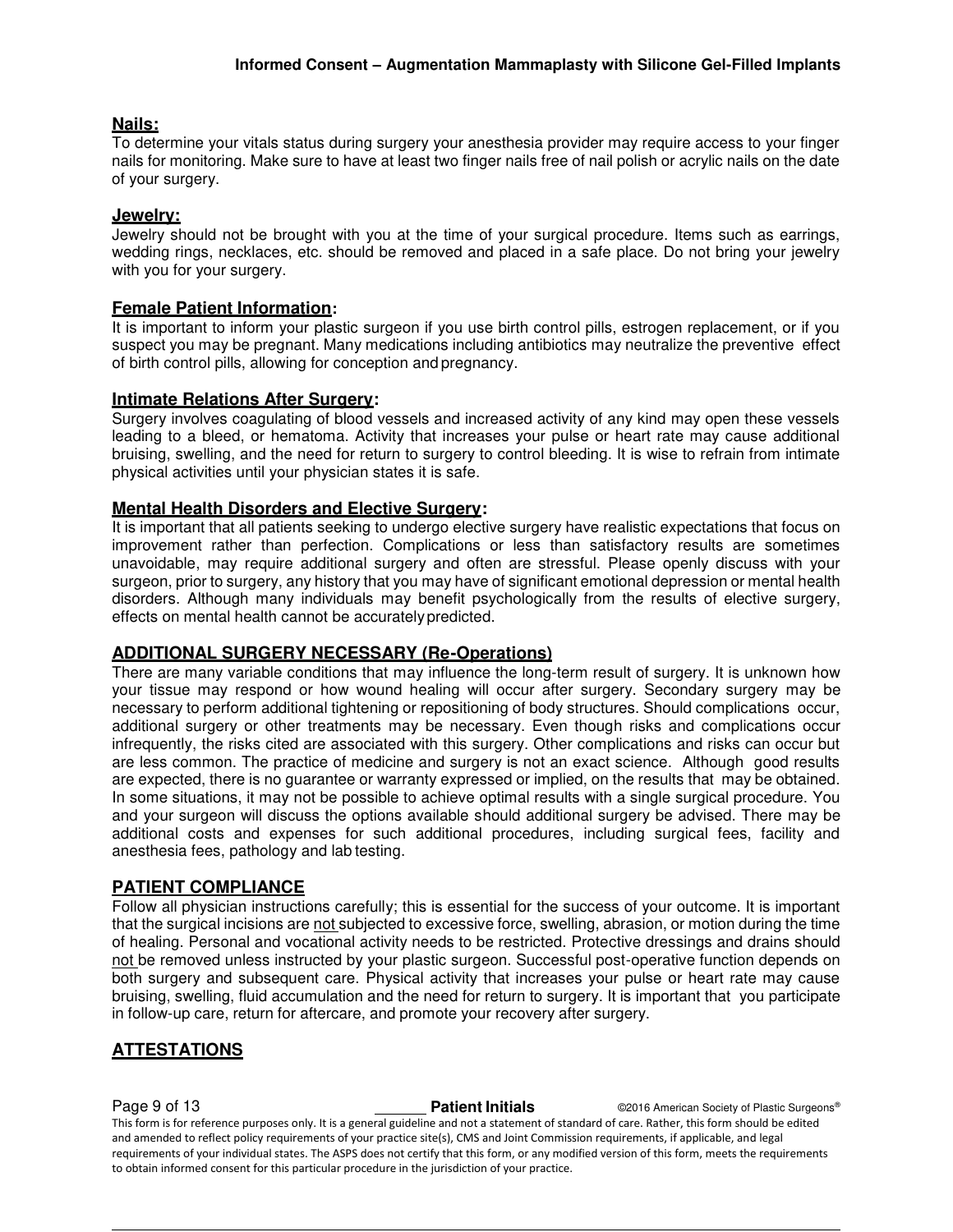**Smoking, Second-Hand Smoke Exposure, Nicotine Products (Patch, Gum, Nasal Spray):**  Patients who are currently smoking or use tobacco or nicotine products (patch, gum, or nasal spray) are at a greater risk for significant surgical complications of skin loss and delayed healing and additional scarring. Individuals exposed to second-hand smoke are also at potential risk for similar complications attributable to nicotine exposure. Additionally, smoking may have a significant negative effect on anesthesia and recovery from anesthesia, with coughing, breathing or airway problems, and possibly increased bleeding. Individuals who are not exposed to tobacco smoke or nicotine-containing products have a significantly lower risk of these type of complications. Please indicate your current status regarding these items below**:** 

I am a non-smoker and do not use nicotine products. I understand the potential risk of second-hand smoke exposure causing surgical complications.

I am a smoker or use tobacco / nicotine products. I understand the risk of surgical complications due to smoking or use of nicotine products.

1 have smoked and stopped approximately \_\_\_\_\_\_\_\_\_ ago. I understand I may still have the effects and therefore risks from smoking in my system, if not enough time has lapsed.

I have been advised to stop smoking immediately and have been informed of the risks, benefits, expectations and alternatives to my surgery if I continue smoking.

It is important to refrain from smoking at least 6 weeks before surgery and until your physician states it is safe to return, if desired. I acknowledge that I will inform my physician if I continue to smoke within this time frame, and understand that for my safety, the surgery, if possible, may be delayed.

Smoking may have such a negative effect on your surgery that a urine or blood test just before surgery may be done which will prove the presence of Nicotine. If positive, your surgery may be cancelled and your surgery, scheduling fee, and other prepaid amounts may be forfeited. Honestly disclose smoking to your surgeon.

# **Sleep Apnea / CPAP:**

Individuals who have breathing disorders such as "Obstructive Sleep Apnea" and who may rely upon CPAP devices (continuous positive airway pressure) or utilize nighttime oxygen are advised that they are at a substantive risk for respiratory arrest and death when they take narcotic pain medications following surgery. This is an important consideration when evaluating the safety of surgical procedures in terms of very serious complications, including death, that relate to pre-existing medical conditions. Surgery may be considered only with monitoring afterwards in a hospital setting in order to reduce risk of potential respiratory complications and to safely manage pain following surgery.

Please consider the following symptoms of sleep apnea:

| I am frequently tired upon waking and throughout the day            |
|---------------------------------------------------------------------|
| I have trouble staying asleep at night                              |
| I have been told that I snore or stop breathing during sleep        |
| I wake up throughout the night or constantly turn from side to side |
| I have been told that my legs or arms jerk while I'm sleeping       |
| I make abrupt snorting noises during sleep                          |
|                                                                     |

**Page 10 of 13 Patient Initials Patient Initials CALC AMERICA CONSTRANS Pastic Surgeons®** This form is for reference purposes only. It is a general guideline and not a statement of standard of care. Rather, this form should be edited and amended to reflect policy requirements of your practice site(s), CMS and Joint Commission requirements, if applicable, and legal requirements of your individual states. The ASPS does not certify that this form, or any modified version of this form, meets the requirements to obtain informed consent for this particular procedure in the jurisdiction of your practice.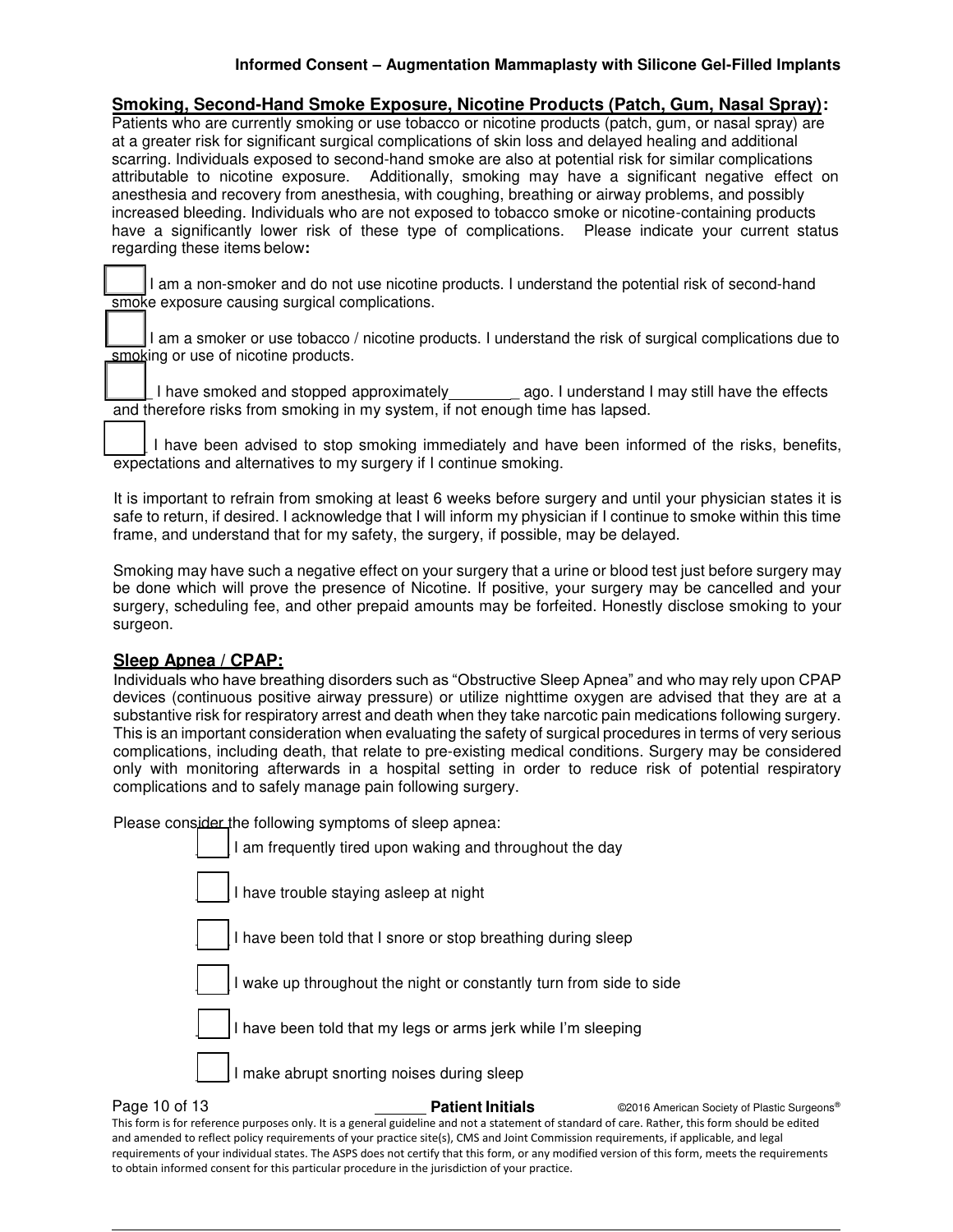

I feel tired or fall asleep during the day

# **It is important for you to inform and discuss any of the above symptoms that you have**

#### **experienced with your surgeon.DVT/PE Risks and Advisory:**

There is a risk of blood clots, Deep Vein Thrombosis (DVT) and Pulmonary Embolus (PE) with every surgical procedure. It varies with the risk factors below. The higher the risk factors, the greater the risk and the more involved you must be in both understanding these risks and, when permitted by your physician,

walking and moving your legs. There may also be leg stockings, squeezing active leg devices, and possibly medicines to help lower your risk.

There are many conditions that may increase or affect risks of clotting. Inform your doctor about any past or present history of any of the following:

|  | Past History of Blood Clots                                                                                                                                                                             |  |  |  |
|--|---------------------------------------------------------------------------------------------------------------------------------------------------------------------------------------------------------|--|--|--|
|  | Family History of Blood Clots                                                                                                                                                                           |  |  |  |
|  | <b>Birth Control Pills</b>                                                                                                                                                                              |  |  |  |
|  | Hormone Stimulating Drugs                                                                                                                                                                               |  |  |  |
|  | Swollen Legs                                                                                                                                                                                            |  |  |  |
|  | History of Cancer                                                                                                                                                                                       |  |  |  |
|  | Large Dose Vitamins                                                                                                                                                                                     |  |  |  |
|  | Varicose Veins                                                                                                                                                                                          |  |  |  |
|  | Past Illnesses of the Heart, Liver, Lung, or Gastrointestinal Tract.                                                                                                                                    |  |  |  |
|  | History of Multiple Spontaneous Abortions or Miscarriages                                                                                                                                               |  |  |  |
|  | I understand the risks relating to DVT/PE and how important it is to comply with therapy as<br>discussed with my surgeon. The methods of preventative therapy include:<br>Early ambulation when allowed |  |  |  |
|  | Compression devices (SCD/ICD)                                                                                                                                                                           |  |  |  |

Anticoagulation Protocols when Allowed

For high risk patients, the risks of VTE are still high, even in the setting of appropriate chemoprophylaxis. If your surgery is elective and you're a high risk patient, it's best to consider with not proceeding with such elective surgery.

# **COMMUNICATION ACKNOWLEDGEMENT – CONSENT**

There are many ways to communicate with you. It is important to keep appointments and let us know if problems or issues arise. Methods of communicating are by telephone, text, pager, answering service if available, email, and regular mail. If an emergency arises, keep us alerted to your progress so we may aid

**Page 11 of 13 Patient Initials Patient Initials C2016 American Society of Plastic Surgeons®** This form is for reference purposes only. It is a general guideline and not a statement of standard of care. Rather, this form should be edited and amended to reflect policy requirements of your practice site(s), CMS and Joint Commission requirements, if applicable, and legal requirements of your individual states. The ASPS does not certify that this form, or any modified version of this form, meets the requirements to obtain informed consent for this particular procedure in the jurisdiction of your practice.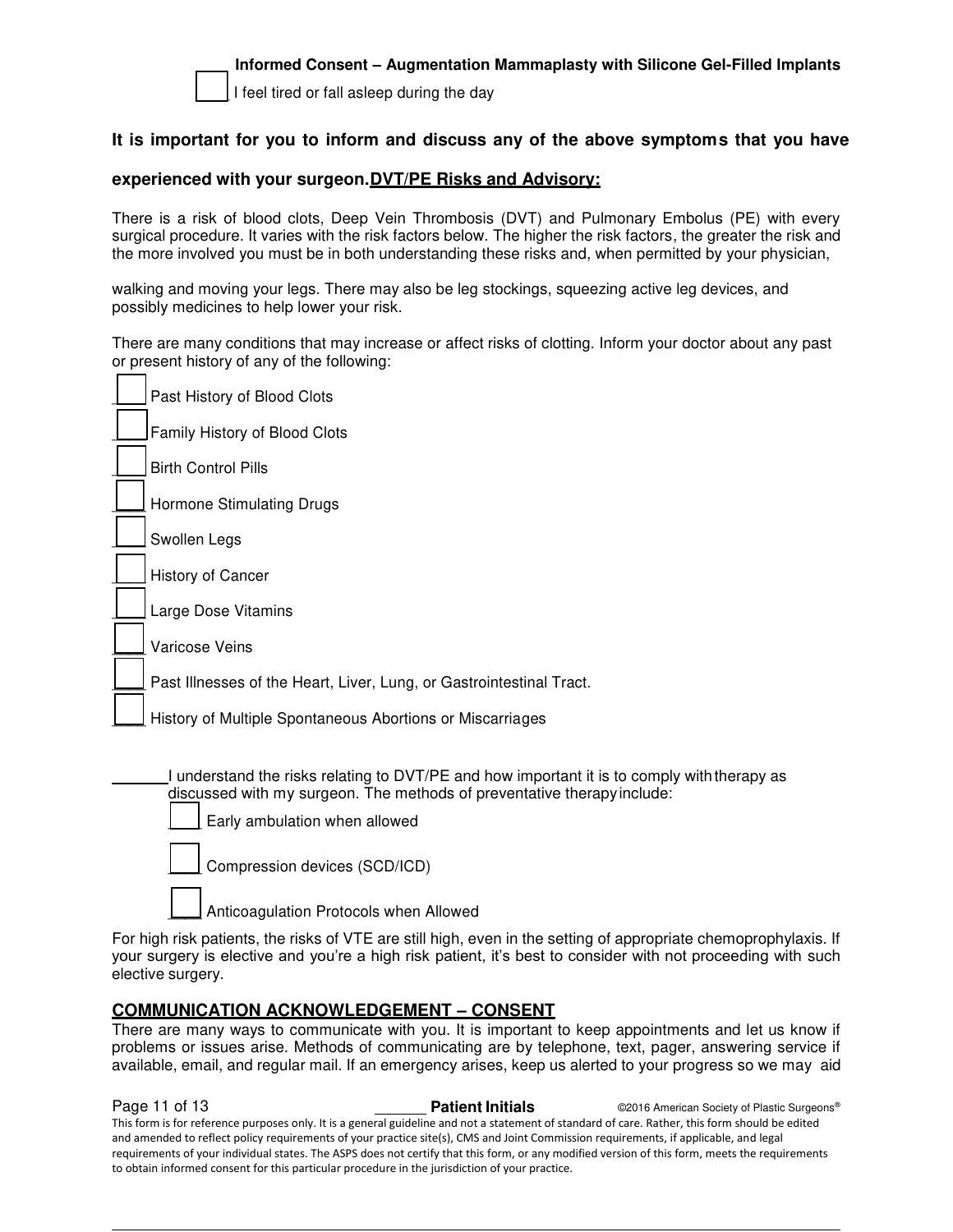in any necessary treatments. Please do not leave a message after hours or on weekends on the office answering machine if any urgent or emergent situation exists, as there is a delay in retrieving such messages. All attempts will be made to preserve your privacy in accordance with HIPAA rules.

Please select preferred way of communicating with you:

| Telephone |                                        |
|-----------|----------------------------------------|
|           | Home                                   |
|           | Work                                   |
|           | Cell                                   |
| Text      |                                        |
|           | Pager - Answering Service if available |
|           | Email - with up to date email address  |
|           | <b>Regular Mail and Delivery</b>       |

# **DISCLAIMER**

Informed-consent documents are used to communicate information about the proposed surgical treatment of a disease or condition along with disclosure of risks and alternative forms of treatment(s), including no surgery. The informed-consent process attempts to define principles of risk disclosure that should generally meet the needs of most patients in most circumstances.

However, informed-consent documents should not be considered all-inclusive in defining other methods of care and risks encountered. Your plastic surgeon may provide you with additional or different information which is based on all the facts in your particular case and the current state of medical knowledge.

Informed-consent documents are not intended to define or serve as the standard of medical care. Standards of medical care are determined on the basis of all of the facts involved in an individual case and are subject to change as scientific knowledge and technology advance and as practice patterns evolve.

# **It is important that you read the above information carefully and have all of your questions answered before signing the consent on the next page.**

**Page 12 of 13 Patient Initials Patient Initials CALC CONFIDENT CONFIDENT Patient Initials CONFIDENT CONFIDENT** This form is for reference purposes only. It is a general guideline and not a statement of standard of care. Rather, this form should be edited and amended to reflect policy requirements of your practice site(s), CMS and Joint Commission requirements, if applicable, and legal requirements of your individual states. The ASPS does not certify that this form, or any modified version of this form, meets the requirements to obtain informed consent for this particular procedure in the jurisdiction of your practice.